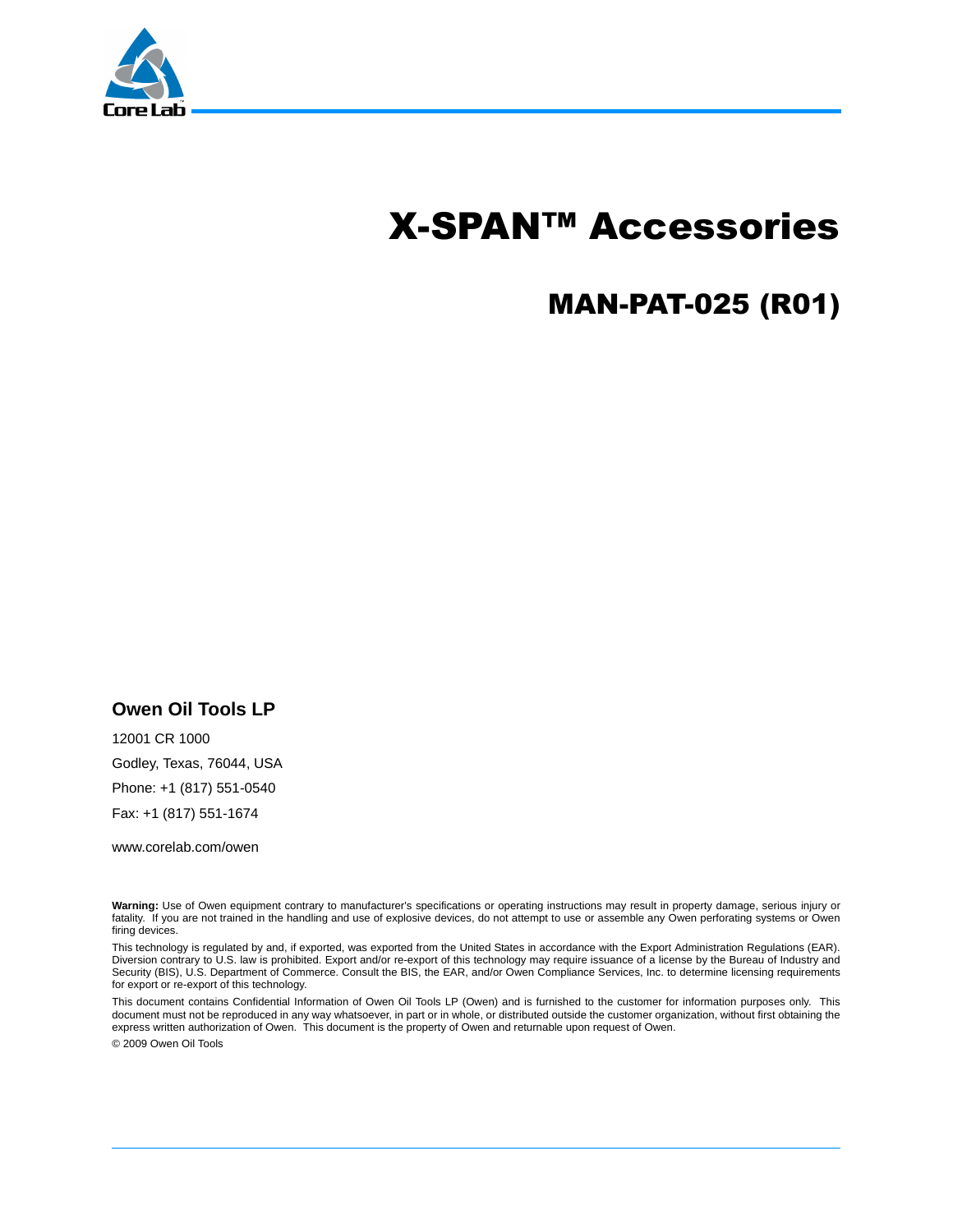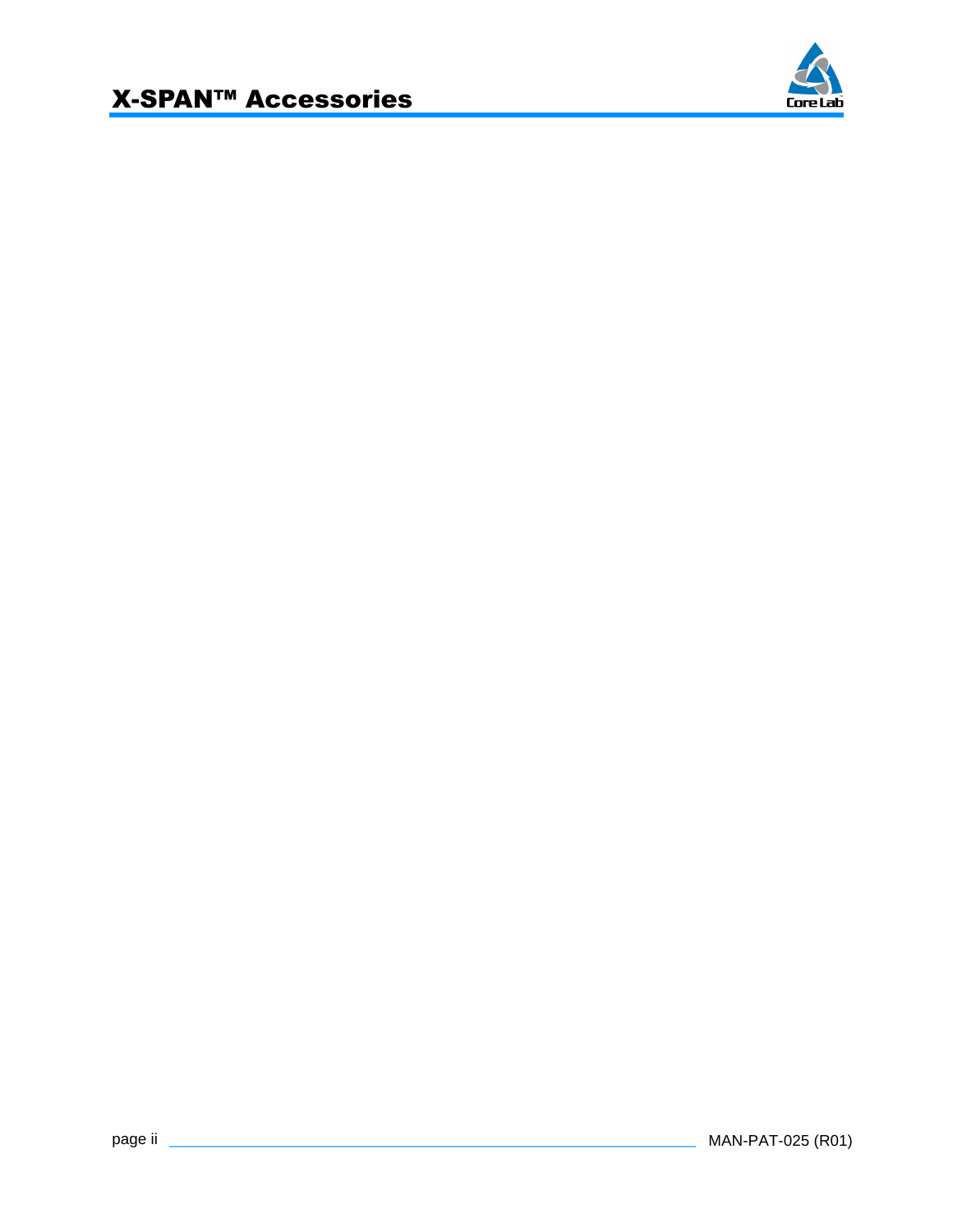

# 1 inch Rods



MAXIMUM PULL 58,900 LB. (BASE ON .60 DIA THREAD RELF.)

To check for cracks or defects, after each job it is highly recommended to give each Rod a full visual inspection after each run and the connections a Magnetic Particle Inspection (MPI) after 10 runs.

Each Rod should have it's own serial number so that history and inspection tracking can be done to each individual Rod. This tracking will help protect against failures. For Rod Supports, refer to the patch diagram in the product manual.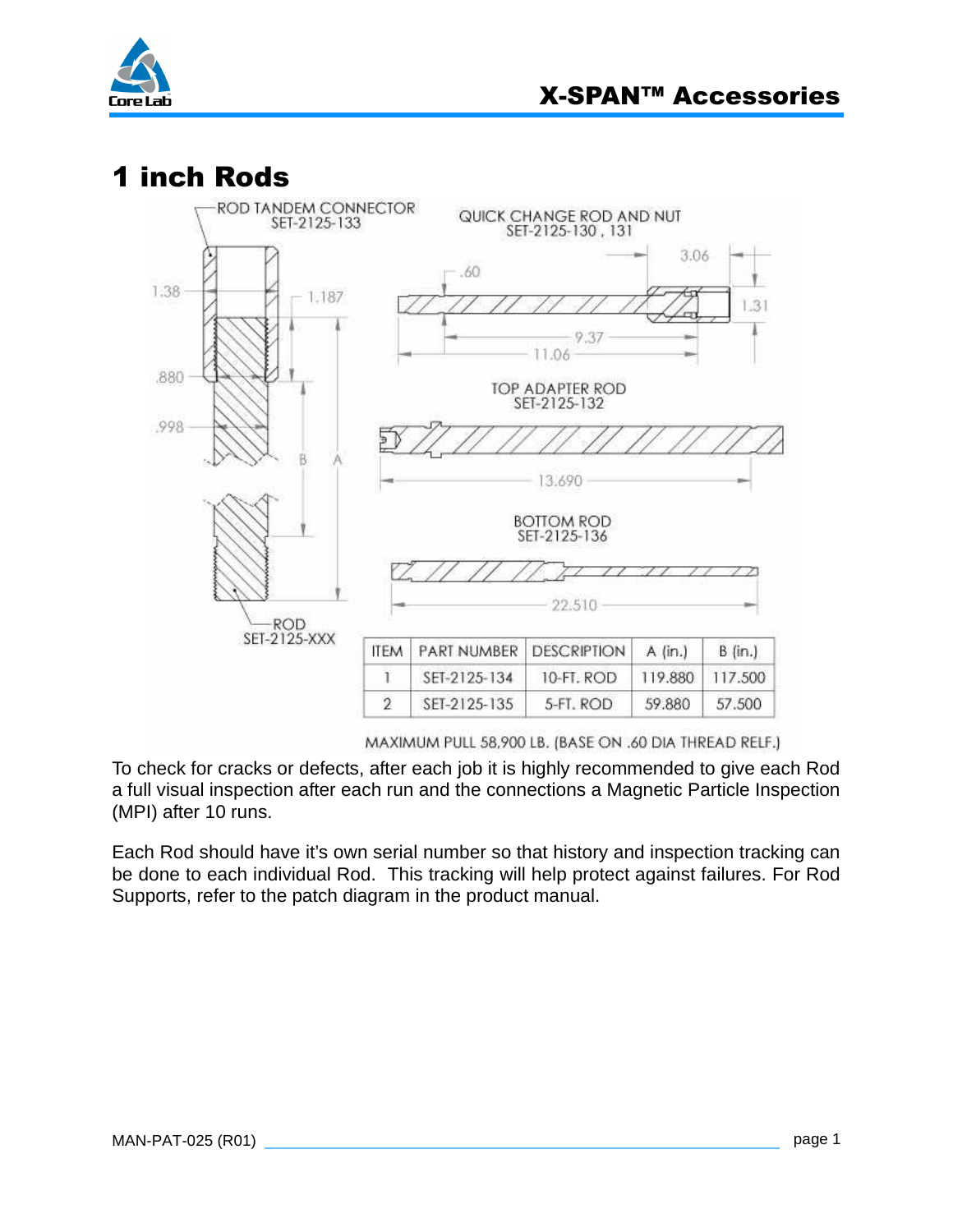

# 1-1/2 inch Rods



MAXIMUM PULL 120,000 LB. (BASE ON 1.28 DIA THREAD RELF)

To check for cracks or defects, after each job it is highly recommended to give each Rod a full visual inspection after each run and the connections a Magnetic Particle Inspection (MPI) after 10 runs.

Each Rod should have it's own serial number so that history and inspection tracking can be done to each individual Rod. This tracking will help protect against failures. For Rod Supports, refer to the patch Diagram in the product manual.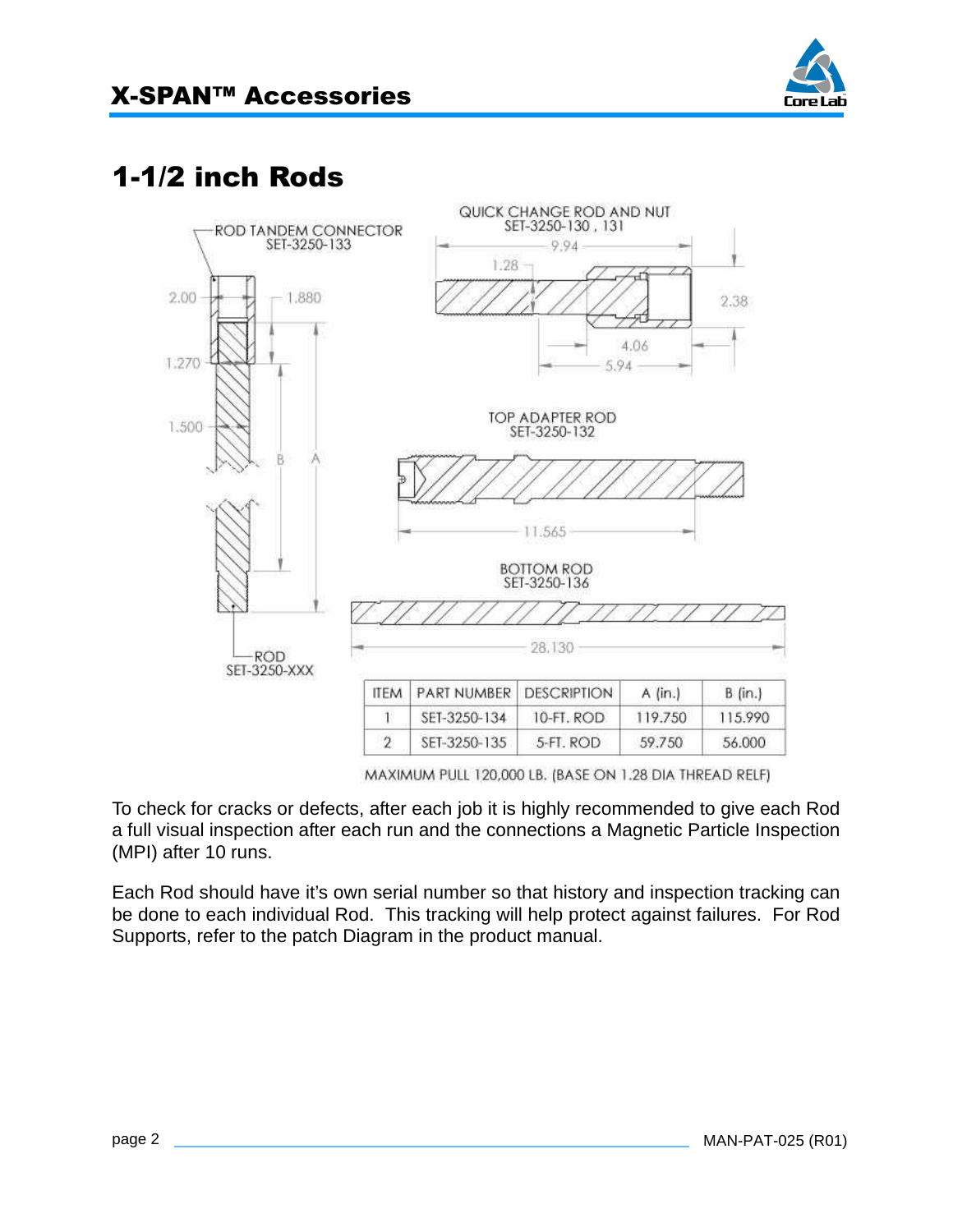

## 2 inch Rods and Connecting Rods



**Making up-** When making up 2 in Rods to each other or to Top and Bottom Adapters, it is not necessary to excessively torque. To avoid the possibility of the connection backing off, we have incorporated 3 Set Screws (1/4 in-20x1/4 in) in the box-end connection. When making up, apply Blue Loctite to the connections. Once connections shoulders up, bump connection and install at least 1 Set Screw. To check for cracks or defects, after each job it is highly recommended to give each Rod a full visual inspection after each run and the connections a Magnetic Particle Inspection (MPI) after 10 runs. If you are purchasing these Rods, it would be wise to have a 1/4 in-20 Tap for cleaning out the Set Screw threads. Each Rod should have it's own serial number so that history and inspection tracking can be done to each individual Rod. This tracking will help protect against failures.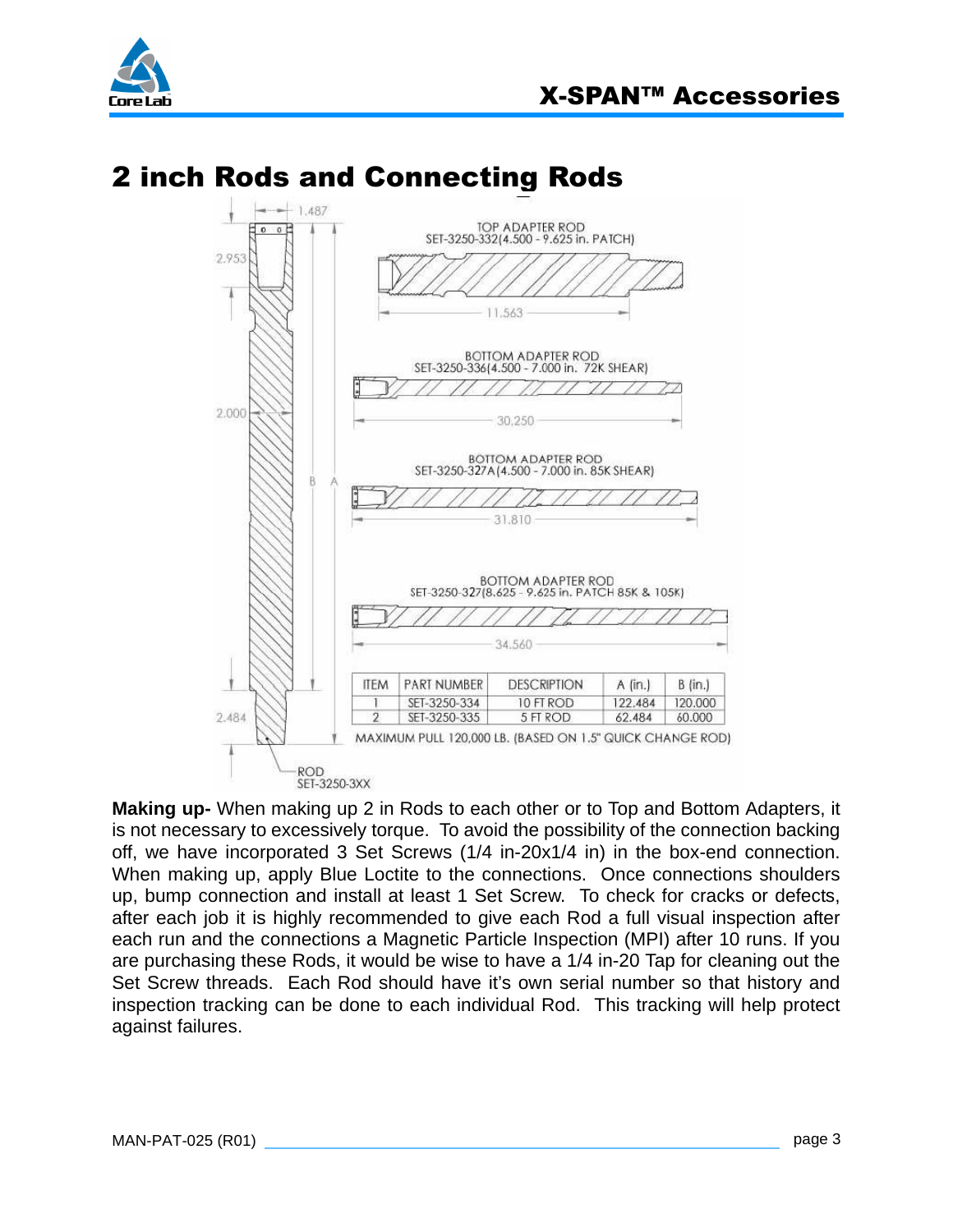

# Optional Rod Supports for 2 inch Rods

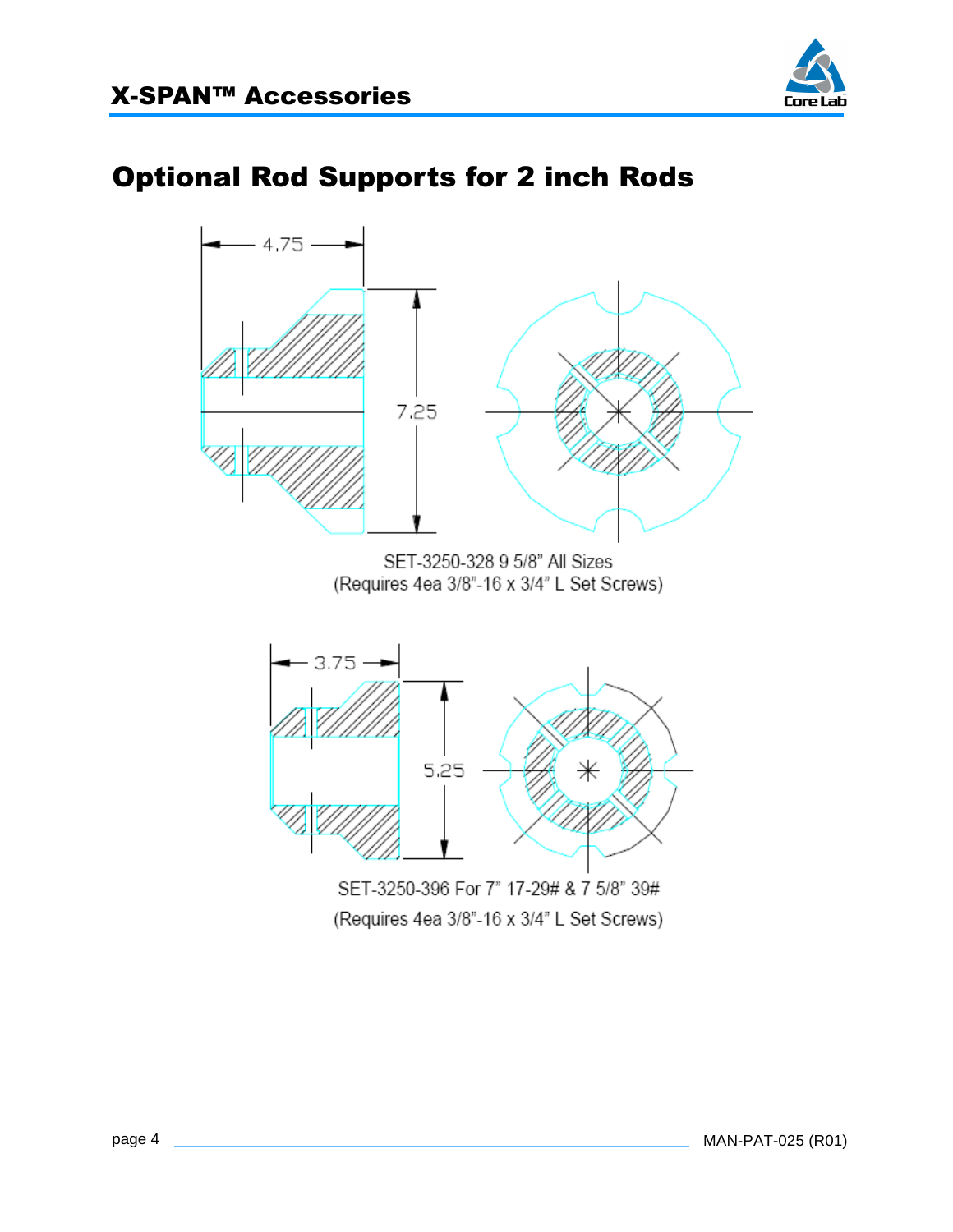



**Installation-** Slide the Rod Supports, with the widest part facing towards the Pin-end connection, over the 2 in Rods to the stencil groove. The Rod Support is held in place by screwing the Set Screws into the stencil groove.